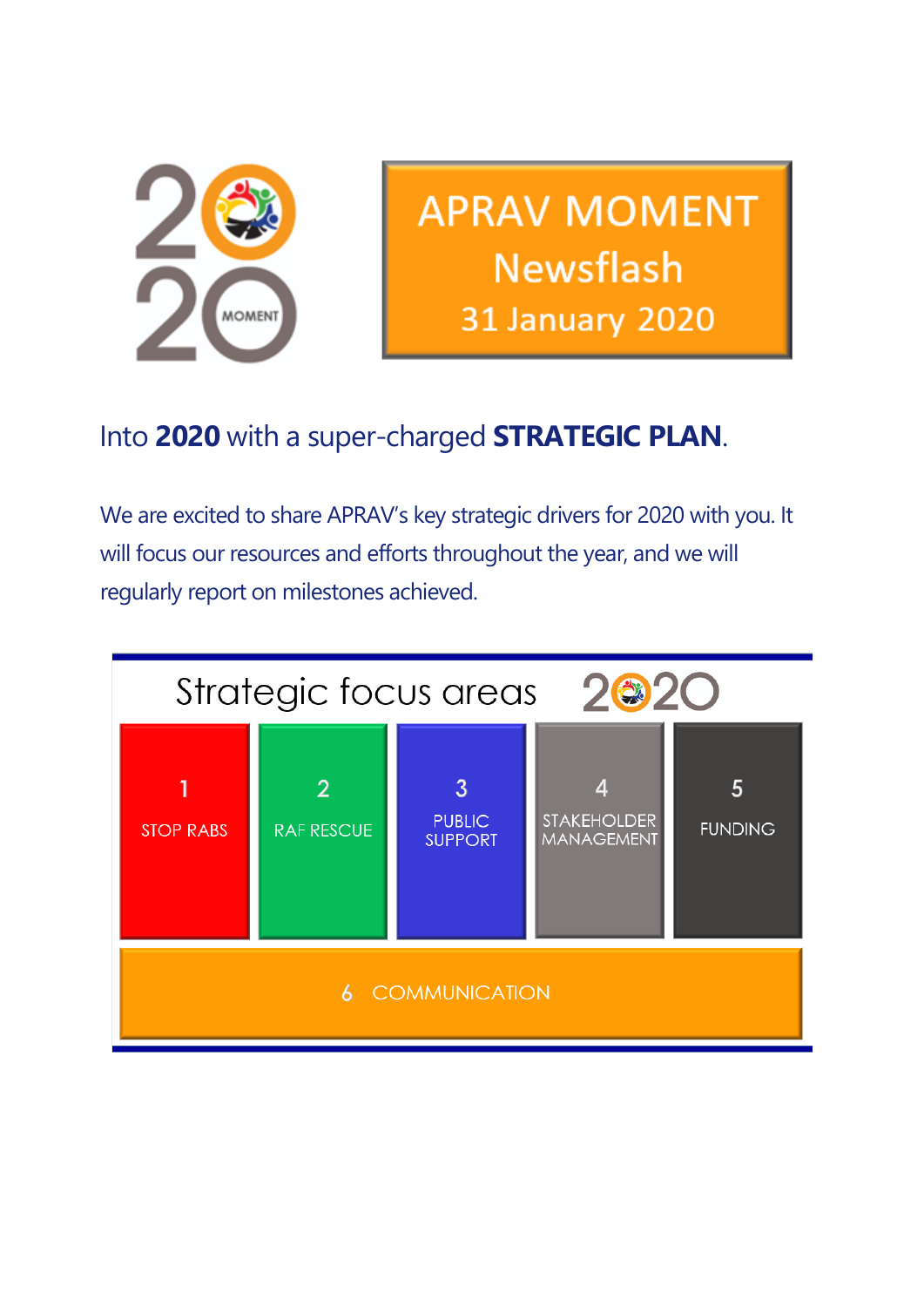| <b>KEY DRIVERS FOR 220</b>                                                                                                                                                                                                                                                                                                                                          |                                                                                                                                                                                                                                         |                                                                                                                                                                                                                                                                                                        |                                                                                                                                                                                                                                                                                        |                                                                                                                                                                                                                                            |
|---------------------------------------------------------------------------------------------------------------------------------------------------------------------------------------------------------------------------------------------------------------------------------------------------------------------------------------------------------------------|-----------------------------------------------------------------------------------------------------------------------------------------------------------------------------------------------------------------------------------------|--------------------------------------------------------------------------------------------------------------------------------------------------------------------------------------------------------------------------------------------------------------------------------------------------------|----------------------------------------------------------------------------------------------------------------------------------------------------------------------------------------------------------------------------------------------------------------------------------------|--------------------------------------------------------------------------------------------------------------------------------------------------------------------------------------------------------------------------------------------|
| <b>1. STOP RABS</b><br>o Ensure that the RABS o Change primary<br>Bill, remains a Bill!<br>o Remain gate<br>keepers of the<br><b>Portfolio Committee</b><br>of Transport (PCoT)<br>for any RAF and<br><b>RABS</b> matters.<br>o Keep engaging all<br>relevant Members of<br>Parliament and<br>Governmental<br>bodies on finding<br>solutions for the RAF<br>system. | <b>2. RAF RESCUE</b><br>focus to RAF<br>solutions.<br>lo Expand<br>Parliamentary<br>interaction to various<br>Committees now.<br>lo Circulate a<br>framework 'RAF<br>Rescue' plan &<br>distribute it for review<br>by all stakeholders. | <b>3. PUBLIC SUPPORT</b><br>o Website: 'Need<br>Help' functionality in<br>English, Afrikaans,<br>Xhosa, Zulu, Tswana.<br>o Social media:<br>Promote awareness,<br>share information<br>and 'Need Help' via<br>Facebook.<br>o Advertise: Targeted<br>radio and print<br>media; to achieve<br>the above. | <b>4. STAKEHOLDER</b><br><b>MANAGEMENT</b><br>o ID, map and plan for<br>stakeholders-<br>people, groups or<br>organisations that<br>could affect RAF/<br>RAF Rescue plan &<br>RABS.<br>o Design, implement<br>and monitor an<br>engagement plan<br>to achieve the<br>required support. | 5. FUNDING<br>o Continue to try and<br>move beyond doing<br>the bare minimum<br>on a shoe-string<br>budget<br>o To prevent RABS and<br>to facilitate positive<br>and sustainable<br>change in the<br>medico-legal field,<br>we need money! |

#### **6. COMMUNICATION**

- o Expand social media reach emphasis on APRAV's strategy & positive content and support.
- o Create specific content including some audiovisual.
- o PR through focused media exposure national and regional.



# **APRAV dispel recent RABS rhetoric**

**Recent utterances about the imminent approval and implementation of the RABS Bill has again caused some concern amongst interested parties.**

On 5 Dec 2019, Mr Mbalula announced the new RAF Board and said, *"The Road Accident Benefit Scheme Bill is currently before parliament and we will work with parliament to expedite the passage of the bill and give impetus to the transformation of the fund from its current configuration,"* - [citizen/mbalula-appoints-new-raf-board/](https://us20.mailchimp.com/mctx/clicks?url=https%3A%2F%2Fcitizen.co.za%2Fnews%2Fsouth-africa%2Fgovernment%2F2215517%2Fmbalula-appoints-new-raf-board-which-has-a-r292bn-headache%2F&h=ec05c2ed3d2652da5178433fa789c42adfaa8d00c674cbcaca6d43b1abc1e8ae&v=1&xid=2235bf26e1&uid=110013942&pool=&subject=)

### **This is continued rhetoric with no substance. Let's look at the facts: What happened with RABS during 2019?**

The RABS Bill has in fact gone backwards. The issue of its adoption has gone from a final second reading in Parliament – a point at which the Bill could have been finally approved – to being an item on the Portfolio Committee on Transport's (PCoT) 2020/2021 agenda, amidst many other high priorities."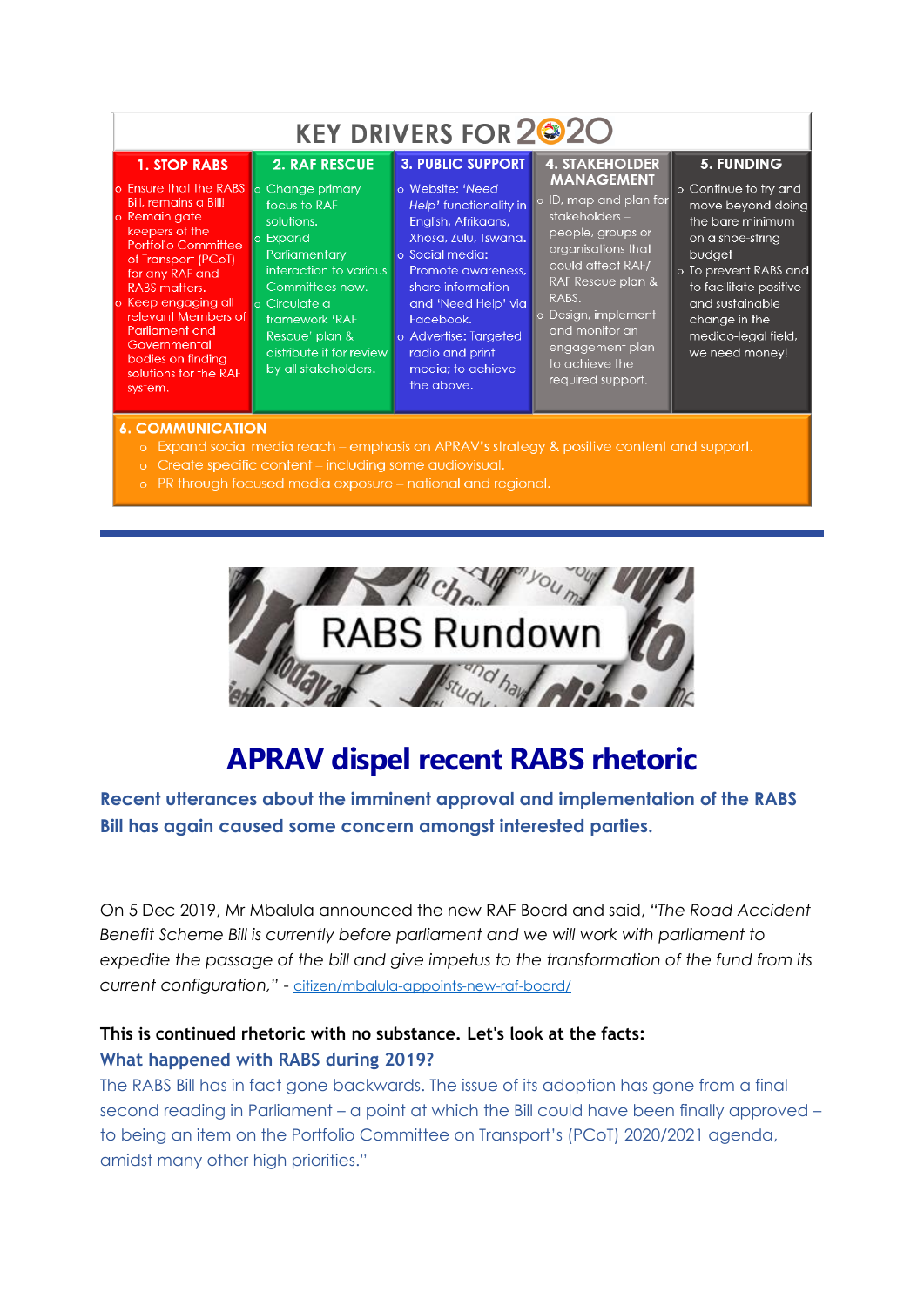For the moment, opposition parties in parliament and APRAV have successfully delayed adoption of the proposed RABS. We do however expect that the ruling party and its representatives in the Department of Transport may push hard for adoption of the Bill, now that it has been revived. APRAV remains committed to protecting the rights of South African road accident victims and their families.

**RABS 2020 – most likely outcome** 

The Portfolio Committee on Transport (PCoT) must first get RABS on the agenda - amidst many other high priorities (AARTO, PRASA, SANRAL, etc.)

Most likely nothing will happen in the PCoT until May 2020

The virtually 'new' PCoT will have to re-engage and debate all aspects of the RABS Bill. During the 5th Parliament, this took two years!

The PCoT has to submit a new RABS Bill report (which means the previous report automatically lapses)

### **OR**

The ANC must respond to the pending Cape High Court application against the previous adoption of the highly disputed PCoT report on RABS and agree on a replacement report. This can take 12 – 18 months.

Only then can the RABS Bill potentially be tabled at the National Assembly again. The changed level of constructive cooperation is going to make it difficult for the any progress in its unchanged form.

Then back to point 3: The virtually 'new' PCoT will have to re-engage and debate everything about the RABS Bill. During the 5th Parliament, this took two years!

## **ONLY THEN**

The PCoT must refer the new RABS Bill report to the National Assembly (NA) for a First Reading.

If this tabling succeeds, the bill must be place on the NA agenda for a Second Reading (this failed three times at the end of 2018). And it will be more difficult for the ANC to muster a majority vote.

The number of ANC MPs went down from 249 (5th Parliament) to 230 (6th Parliament) Opposition parties are as united as ever in fighting this bill

Should the Second Reading succeed, the RABS Bill then needs to go to the National Council of Provinces (NCOP) to be rubber-stamped.

The Bill is then presented to the President for final consideration. The President will have to: - consider whether the tagging of the bill is correct? it is not!

- does the bill comply with the Constitution? It does not!

- is the scheme affordable? – It is not!

It will be difficult for the President to ignore all the controversy and simply approve the bill. Should the RABS Bill become a law, it will be tied up in courts for years to come.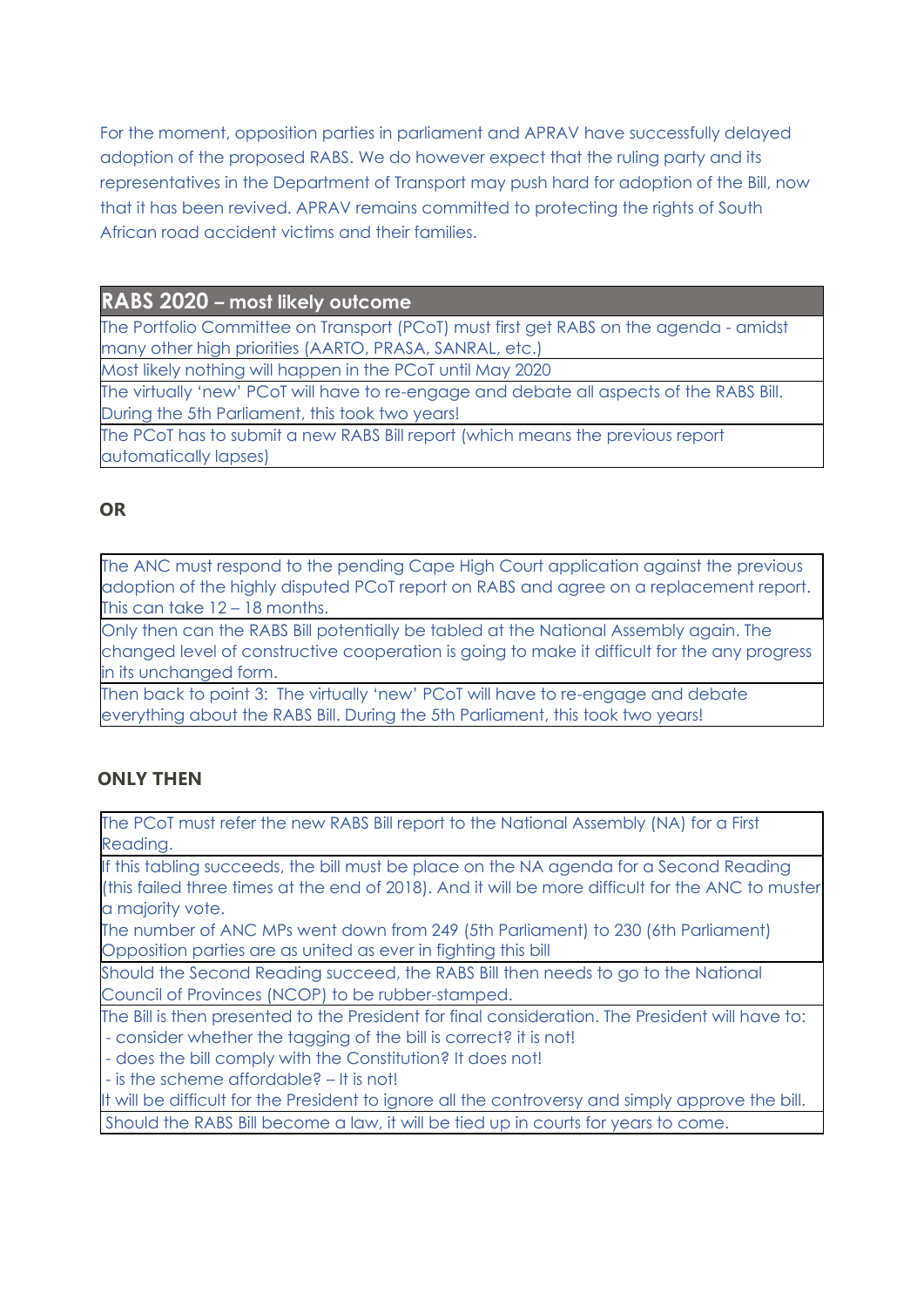### **WHAT DOES THIS MEAN?**

### **Despite all the current rhetoric, the RABS Bill is further from becoming legislation than what it was in 2014!**

And as in 2014, this remains one of APRAV's top priorities. We will not shift our focus unless the RABS Bill or the current RAF system is altered.

**APRAV'S 2020 strategic plan has RABS as one of 6 core focus areas -** We'll regularly update you on all RABS related matters.

**Far more important is our current focus on: FACILITATING A RAF RESCUE PLAN** that will be acceptable to all stakeholders and

**INCREASED PUBLIC ENGAGEMENT**

# Another quick overview of how we  $\checkmark$ 'd all the boxes in 2019

### Key drivers for 2019 - mission accomplished

### **KEEP RABS A BILL**

- o Remain the gatekeepers of the Portfolio Committee of Transport for any RAF and RABS matters
- o Ensure that the RABS Bill, in its current form, is not approved by Parliament
- o Engage all relevant MPs and Government bodies on finding solutions for the RAF system

### **SOLUTIONS**

- o The tide is turning from just making 'war on RABS' to driving solutions to the RAF system
- o APRAV will facilitate that all relevant stakeholders start talking and working together towards solutions!

#### **RAISE ADEQUATE FUNDING**

- o Move beyond doing the bare minimum on a shoe-string budget
- o Be able to do whatever is needed to prevent RABS and facilitate sustainable positive changes in the medico-leagl field - For this we need money! Your money!

#### **COMMUNICATION - Talk more**

- o In-source professional communication specialist services
- o Significantly improve communication
- Have an interactive website that is constantly updated with relevant content
- Launch a national social media campaign
- Counter one-sided DoT/RAF anti-lawyer & anti-medical expert media noise